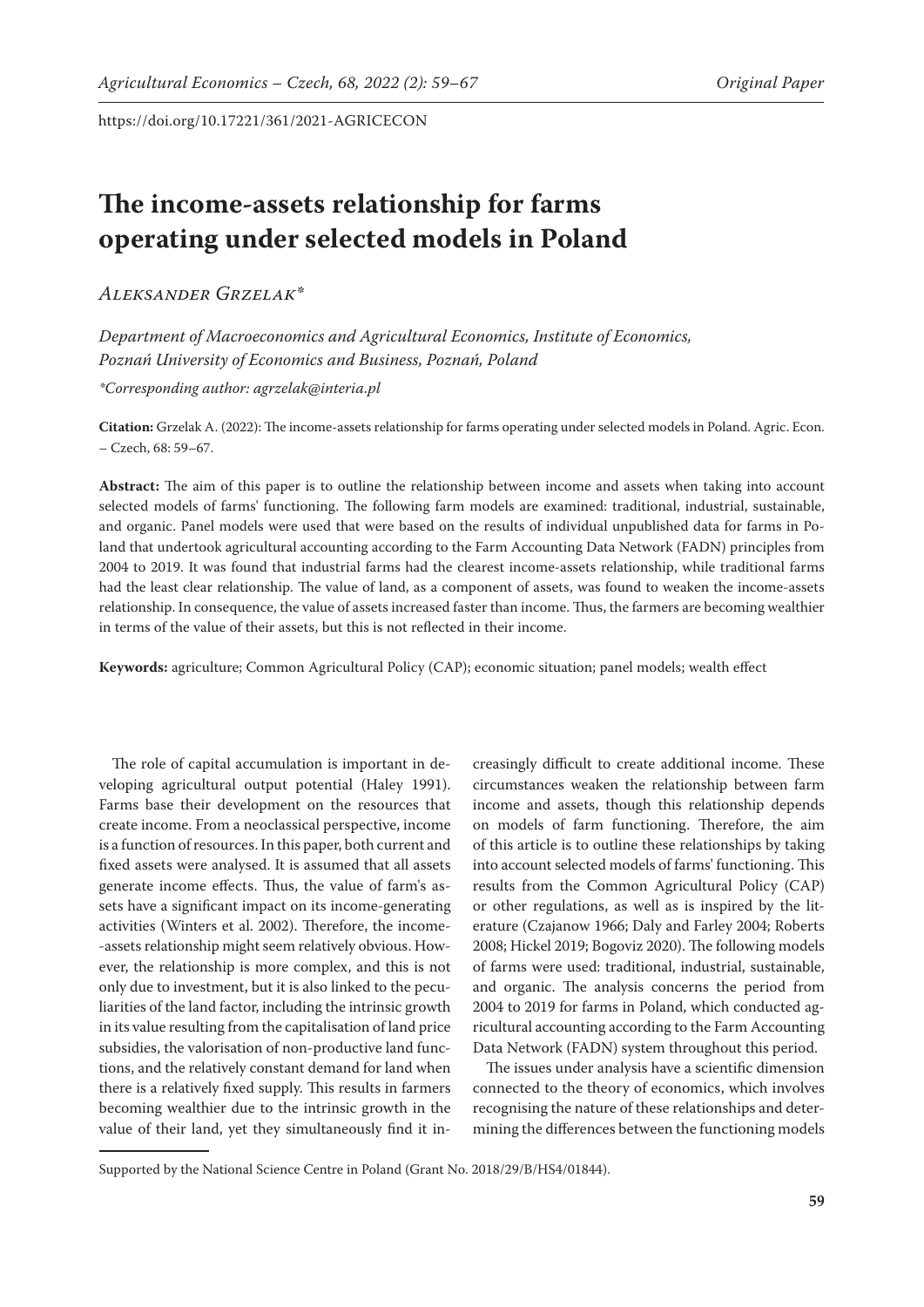of farms. In turn, conclusions resulting from the analysis can be helpful at the practical level in the context of changes to or the maintenance of farm support due to the functions they perform in the economic, environmental, and social dimensions.

The following hypothesis was formulated:

*H*:There is a clearer income-assets relationship for industrial farms and a less clear relationship for traditional farms.

The theoretical justification of this hypothesis is related to the different economic and social regimes of a farm operation. In the case of industrial farms, their main objective is to maximise income, there are strong incentives for pro-efficiency measures (e.g. due to relatively higher indebtedness), as well as investment pressure associated with assets replacement (Tisdell 2007). In the case of traditional farms, on the other hand, the objective related to maximising agricultural income is not the primary one (Czajanow 1966). The point is that these farms gain income from other sources. Relatively low agricultural income mainly is used to meet the consumption needs of the farmer's household. These farms can operate for years in a situation of narrow reproduction of fixed assets (higher level of depreciation than the value of investment), and decapitalisation of assets (Makinen et al. 2009). Consequently, a small part of agricultural income is accumulated in the assets of farms. This is a quite different situation than in industrial farms where there is a higher propensity to invest and thus accumulate assets. The other two analysed models (sustainable and organic) are located between these two models, with a greater significance of environmental elements. It can somewhat weaken the links between income and assets. However, as can be assumed, not so much that they are weaker than in traditional farms. The existing studies sometimes refer to assessing agricultural income, assets, or the wellbeing of the farm household (El-Osta et al. 2007). On the one hand, assets alone cannot be used as a measure of one's financial situation (Jensen and Pope 2004). On the other hand, as Hill (2000) noted, changes in the value of farm assets are often left out since the analyses focus on income issues. Therefore, closing this research gap by recognising these relationships and simultaneously taking different models of farm performance into account were the motivations for this research. It is about better recognition of a farm development mechanism.

Theoretical references for these issues can be found in Solow's growth theory and the resulting accumulation of capital Solow (1955). The existence of marginal

effects, in the context of the profit-assets relationship, is relatively universal in economic processes. However, in the case of agricultural holdings, the peculiarity of this process comes down to the fact that agriculture has a worse position in the market mechanism due to, for example, weaker negotiating positions on the market. As a result, the decreasing productivity of assets acts more restrictively, and this clearly weakens the income-assets relationship, which has consequences for development.

The neoclassical approach to capital accumulation points out that capital growth depends on the capital endowment, higher marginal returns, and access to the credit market (Dixit and Pindyck 1994). At this point, the capital endowment is a function of the farm's operating time. In the Keynesian view, on the other hand, in the context of capital accumulation, much attention is paid to the degree of capacity utilisation due to the business cycle. The process of assets accumulation occurs mainly through income, which is partly converted into investments and then into capital. There are also other channels through which the accumulation of assets occurs: the capitalisation of subsidies (Ciaian et al. 2017; Valenti et al. 2021). This complicates the relationship between income and assets. The direct CAP payments are deposited in fixed assets (especially land), depending on the support model. In turn, the higher the capitalisation rate, the less efficient the transformation of income into farm assets. The point is that an increase in the value of assets (due to the capitalisation of subsidies) does not contribute to increasing farm incomes These processes stimulate an increase in agricultural land prices and thus in the value of total farm assets. The research shows that, for farms covered by the FADN system, the median of the annual growth in agricultural income in the EU23 countries (excluding Cyprus and Malta) was 1.42% over the period 2004–2018, while for total assets it was 2.49%. This not only indicates the functioning of agriculture under conditions of decreasing marginal effects but also the loosening of links between assets and income. Also the results of individual farms in Poland conducting agricultural accounting according to the FADN principles, which were used in this article, confirm such processes. They show that while the value of Pearson's linear correlation coefficient between income and assets in the first years of the study period (2004–2008) was on average 0.68, for the later period (2015–2019) it was 0.56 on average.

There are many studies that confirm the capitalisation of subsidies in agriculture (Ciaian et al. 2017; Varacca et al. 2021). The importance of the capitali-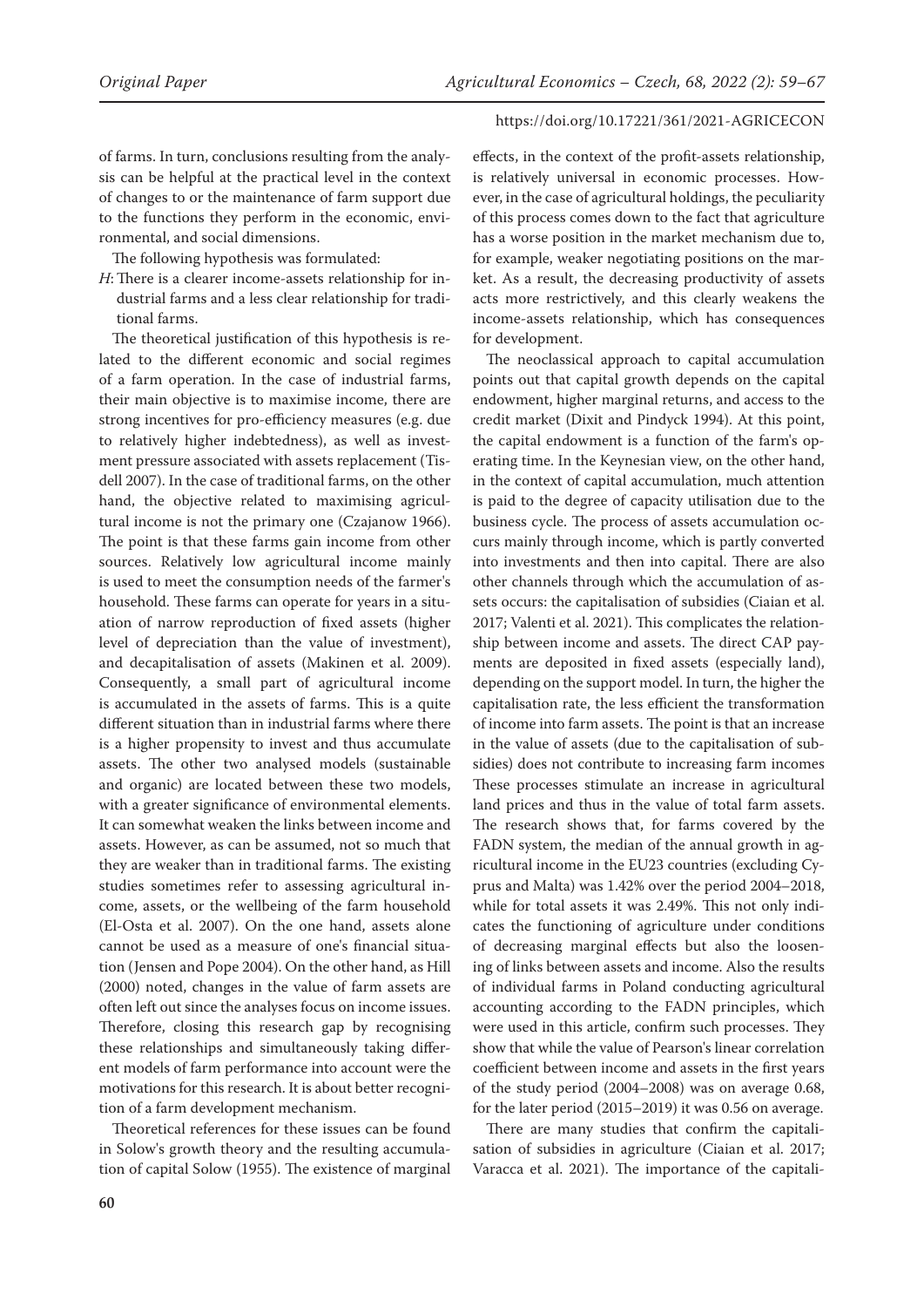sation of subsidies can be evidenced by the fact that after EU integration, agricultural land prices in the new member countries significantly increased e.g. Poland by more than sixfold between 2004 and 2019. It is worth noting here that the scale is due not only to the capitalisation of subsidies but also to the additional utility of land. This phenomenon may differ due to the model of functioning. Additionally, due to the need to meet environmental or animal welfare standards (cross-compliance), the importance of non-productive assets increases.

# **MATERIAL AND METHODS**

The analysis used unpublished data for individual Polish farms conducting agricultural accounting according to the FADN principles throughout the period 2004–2019 (PL FADN 2020). In this group, there were 2 299 farms of individuals. The econometric models were estimated by the panel data. It was assumed that the development of a dependent variable, in addition to the explanatory variables, influences non-measurable, time-fixed, and object-specific factors called group effects (Wooldridge 2002). To choose an appropriate estimation method, the heteroskedasticity of the random component was assessed. In all the models analysed, based on the Breusch-Pagan test, the hypothesis on the existence of individual effects was verified  $(P < 0.05)$  or the least squares method (LSM) was used. In the case of individual effects, the Hausman test was used to verify the hypothesis of the model with fixed effects (FE)  $(P < 0.05)$  or random effects (RE). In turn, the Wald test was employed to verify the hypothesis of heteroscedasticity. In the panel analyses, the Beck- -Katz panel corrected standard error (PCSE) procedure was used. This allowed us to reduce problems concerning the autocorrelation of the random component.

The preliminary analysis revealed that the most appropriate function for the panel regression, due to the model fit and statistical significance of the variables, was the exponential type [Equations  $(1, 2)$ ]:

$$
\hat{Y} = e^{\beta_0 + \beta_1 x_1 + \beta_2 x_2 + \dots + \varepsilon} \tag{1}
$$

where:  $\hat{Y}$  – dependent variable;  $x_1$ ,  $x_2$  – independent variables;  $\beta_0$  – intercept;  $\beta_1$ ,  $\beta_2$  – coefficients of the regression function; ε – random component.

After a bilateral logarithm [Equation (2)]:

$$
\ln(\hat{Y}) = \beta_0 + \beta_1 x_1 + \beta_2 x_2 + \dots + \varepsilon \tag{2}
$$

The regression coefficients of this function were interpreted as the percentage change in assets caused by a unit change in a factor (income). The exponential function reduced the problems associated with the variance of the random component or the normality of the distribution. Lags were also tested in the analysis (the effect of income at  $t_0$  on assets at  $t_1$ ; where:  $t$  – year). However, it turned out that such models were less well fitted and the statistical significance of the variables were lower. For the whole population of farms in the study, the correlation coefficient between income and assets was statistically significant and amounted 0.57, while in terms of time shifts of one year  $(t_0$  income,  $t_1$  assets) the correlation coefficient decreased to 0.42. The robustness of the models was tested by evaluating the regression coefficients when introducing step by step successive explanatory variables into the models. The models proved to be stable.

The value of total assets and, alternatively, capital value, were used as dependent variables. The first results from the fact that total assets, both fixed and current, create and determine the level of income whether they are owned by the farmer or not. In addition, the value of capital in the classical sense (as a factor of production) was also used as a dependent variable. In this case, the value of land was subtracted from the value of assets. This approach resulted from the desire to possibly identify the impact (in a comparative sense) of the land factor on the relationships under study. The analysis of the relationship between income and assets is complicated by the fact that there is intrinsic growth in the value of land that is separate from the productivity of this factor and inflationary processes. This has been confirmed by many researchers (e.g. Czyżewski et al. 2019). In turn, the selection of explanatory variables for the panel models was dictated by considerations of merit. The idea was to include (in addition to the agricultural income variable) control variables that have a reasonable coherence with an economic theory on the relationships under study. Therefore, variables related to utilised agricultural area (UAA) acreage and debt (liabilities) were used.

In the panel models, the data were deflated based on the indexes of changes in income and the means of production. The explanatory variables in the models were verified by the variance inflation factor (VIF) test for collinearity. Test values higher than 10 indicate the presence of a collinearity problem. In all models included in the study, the values of the VIF test were under this cut-off value, which means that collinearity was not a problem in the models (Haan 2002).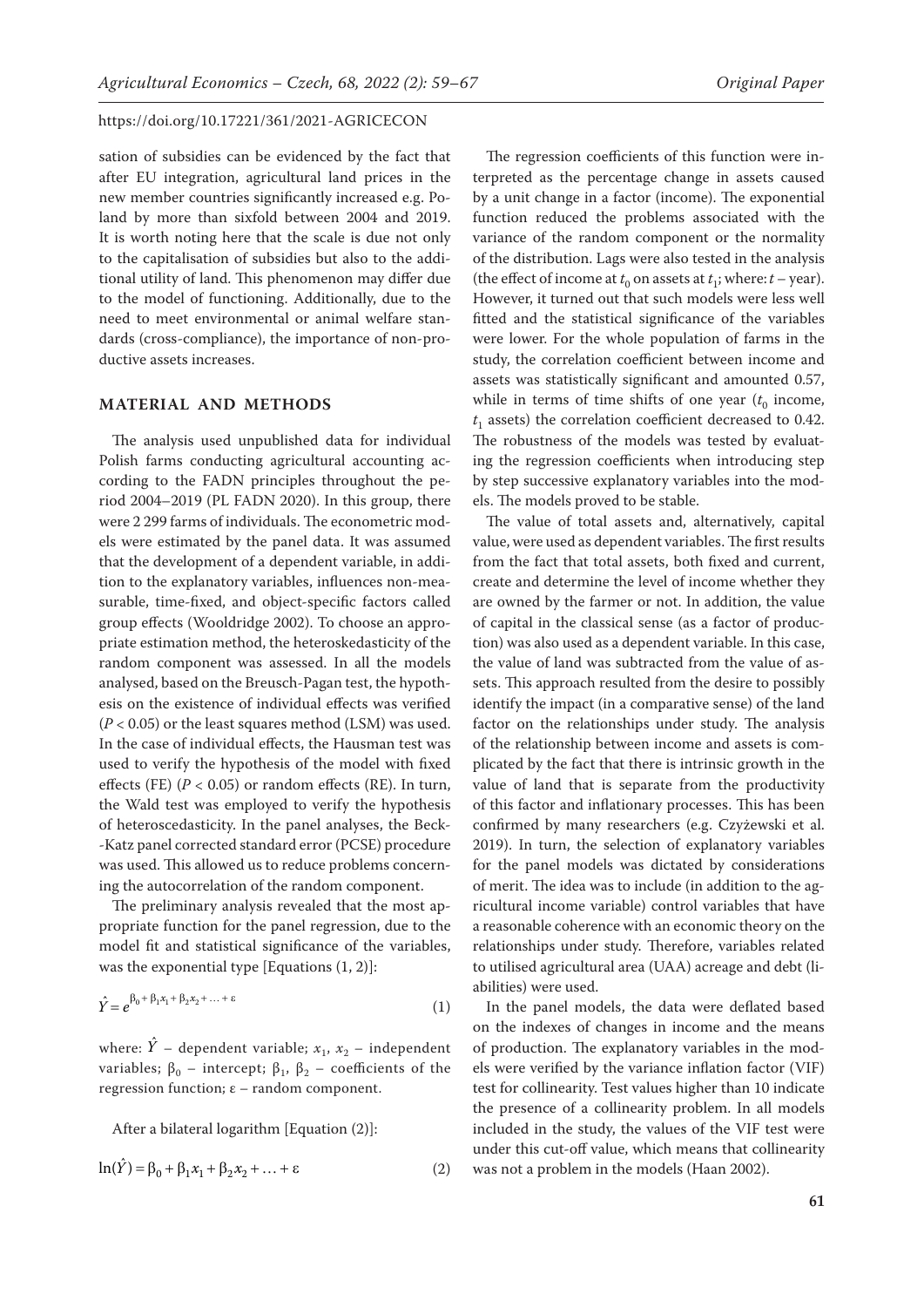Different models for the farm were estimated because the focus was on highlighting in detail the differences in the operations of farms under different models, in terms of the links between income and assets. Delimiting units into a model of sustainable farms was done based on economic, environmental, and social dimensions. The economic dimension was determined by estimating farm income per full-time employed member of the farm family. If the level of these incomes exceeded the average level of net wages in the economy, then the farm met the condition of sustainability in the economic dimension.

Environmental sustainability was defined by two sub-measures: the proportion of cereals in the crop structure and livestock density per hectare of UAA. The choice of these measures was based on the fact that it was possible to determine the threshold values for them, which then set the critical values for the given sustainability areas (Wrzaszcz 2013). In the case of the proportion of cereals among crops sown, the measure should not exceed 66%, while for animal stocking density, values ranging from 0.5 'large livestock units' to 1.5 'large livestock units' per hectare of UAA are desirable, as it is conducive to maintaining correct fertiliser management on the farm. These two proposed metrics represent both agricultural production biodiversity and environmental pressure issues. Sustainability in the environmental dimension was assumed when the farm achieved it in each of these two sub-metrics.

Due to the microeconomic nature of the data and the level of analysis, social sustainability was determined by the education and age of the farm manager. If the farm manager had at least a secondary school education in agriculture and was under 40 years old during the year in question, then the social sustainability condition was met. Such choice resulted from the fact that in Poland, the age of 40 years was adopted in the definition of a young farmer. This designation enables potential beneficiaries to benefit from additional forms of support under the CAP, for example, the 'Young farmer premium.' In the case of education, having at least a secondary school agricultural education provides an adequate level of knowledge to enable the farm to develop. Younger farmers have a longer horizon in planning and are less averse to risk than older farmers; they adopt new technology more readily and purchase newer equipment more often (Gale 1994). Such an understanding of the social dimension, with some simplification, can also be applied to human capital.

The panel of organic farms was defined by whether the farm was certified as organic or was possibly in conversion. The latter refers to a period of transition from a conventional farming system to an organic one. During this period, the principles of organic farming are applied under the supervision of the certification body. At the same time, if a farm was included in this panel, it could not belong to any other panel.

The group of industrial farms was defined as those units that were not classified as sustainable farms but achieved sustainability in the economic dimension (income per full-time employed family member was at least at parity). Another criterion was the achievement of at least a simple reproduction of assets on average over the study period (2004–2019). This is a situation when the value of investments in depreciable fixed assets is equal to or higher than depreciation.

In the case of separating out the panel of so-called traditional farms, the following criteria were used: units that did not achieve income parity, that recorded a narrowed reproduction of assets (investment/depreciation < 1) on average in the examined period (2004–2019), and that used less than 20 ha of arable land. The point is that in the division of agricultural holdings according to UAA acreage (UAA6), six types of farm size are specified. The term 'small' refers to farms of  $<$  5 ha (very small), 5–10 ha (small), and 10–20 ha (medium-small). The difference between traditional and industrial farms comes down to the fact that in the latter, own labour in the farm is paid at a level of at least parity income and there is expanded reproduction of assets (investment depreciation > 1). Additionally, traditional farms used less than 20 ha of arable land.

The use of panel models made it possible to confirm indirectly the existence of marginal effects, as well as to assess the relationship between income and assets. In the latter case, standardised regression coefficients were used due to different titres of explanatory variables. Comparing the relative strength (via the standardised regression coefficient) of the impact of individual explanatory variables on the dependent variable in a given model does not raise concern. However, doubts may appear if we compare the impact of individual explanatory variables between different panel models. Such a situation took place in this research because four models were built from the available data due to the models of farms operating. On the other hand, comparing the regression coefficients from panel models alone may be burdened with some error due to the differences in the goodness of fit with the empirical data. Therefore, Pearson's linear correlation coefficients were additionally evaluated to assess the relationship between income and assets.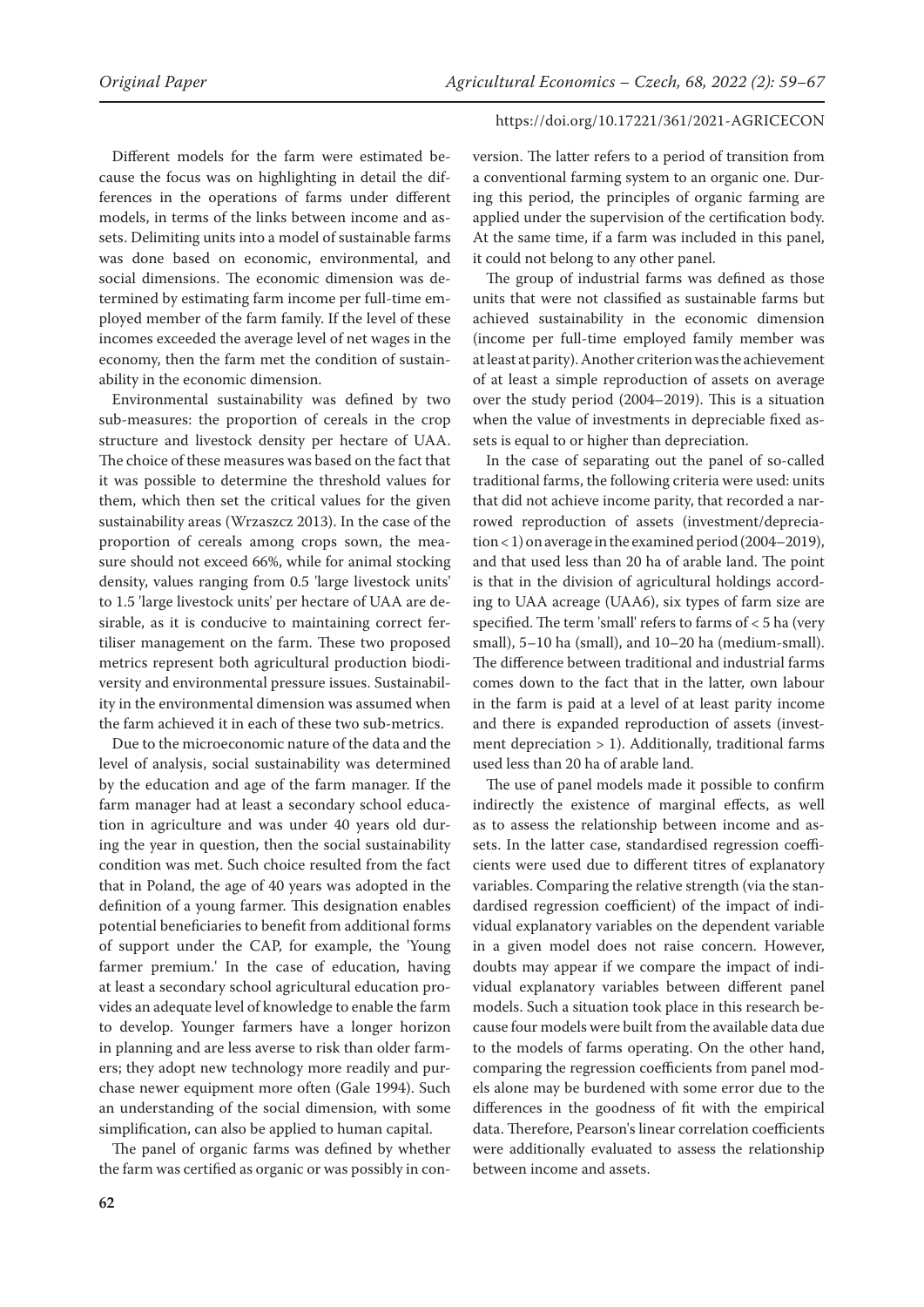## **RESULTS AND DISCUSSION**

The panel of industrial farms was distinguished by having the strongest units economically speaking (Table 1). It is about the higher value of assets, capital, income, debt, as well as the acreage of agricultural area. Slightly weaker were the units belonging to the panel of sustainable farms. On the other hand, the weakest was found in the group of traditional farms.

In this case, the values of the analysed variables were the lowest. In the case of panels with farms according to the selected models (Table 2), it was noted that for industrial farms, the income-assets relationship was the clearest (from the perspective of a standardised regression coefficient), while it was the least clear for traditional farms. These relationships were also confirmed by Pearson's linear regression coefficients. The strongest relationship between income and assets was recorded for industrial and sustainable farms (0.61). A slightly weaker relationship was found for organic farms (0.56); the weakest was for traditional farms (0.20). The first model was relatively

strongly oriented toward development, these farms have extended reproduction of assets (the level of investment was higher than the value of depreciation), and income from agriculture is at least at parity. Thus, the transformation of income into assets is more effective. This is also indirectly confirmed by the results of the Hungarian pig farms (Ábel et al. 2017). It follows that farms having more than 150 units of pigs invested more than their value of depreciated assets. So industrial farms operate under stronger investment incentives. It is worth noting here, however, that despite all this, the impact of variable income was not strong (e.g. compared to the acreage variable). In turn, for traditional farms, income from agriculture is, to a relatively greater extent, allocated to satisfying consumer needs rather than investment activities. In addition, the low scale of production and income from non-agricultural activities are not without significance. To a similar extent, income affects the assets of sustainable and organic farms. In these cases, there is no doubt that these objectives (economic and environmental) coexist (Bonfiglio et al. 2017).

Table 1. Descriptive statistics of variables (average values) for distinguished models

| Variables                                          | Models         | Mean    | Minimum      | Maximum   | <b>SD</b> |
|----------------------------------------------------|----------------|---------|--------------|-----------|-----------|
| Value of total assets<br>(EUR)                     | A              | 273 863 | 7 2 4 4      | 2 205 211 | 245 975   |
|                                                    | B              | 236 283 | 14 573       | 2 060 359 | 237 707   |
|                                                    | $\mathcal{C}$  | 81 083  | 2976         | 553 865   | 51 364    |
|                                                    | D              | 103889  | 17 125       | 815 165   | 96 604    |
| Capital<br>(total assets – value of land)<br>(EUR) | $\mathbf{A}$   | 155 878 | 1996         | 1657337   | 137 582   |
|                                                    | B              | 124 049 | 7 1 2 9      | 1 072 275 | 128 366   |
|                                                    | $\mathsf C$    | 45 284  | 2976         | 464 565   | 39 463    |
|                                                    | D              | 50712   | 6 1 4 6      | 470719    | 48 955    |
| Income<br>(EUR)                                    | A              | 27 140  | 1902         | 296 588   | 23781     |
|                                                    | B              | 17 599  | $-92710$     | 230 097   | 20 380    |
|                                                    | C              | 4793    | $-399979$    | 73 522    | 5 0 4 3   |
|                                                    | D              | 9 2 0 8 | $-21098$     | 127 105   | 11 499    |
| Area of UAA<br>(ha)                                | A              | 47      | $\mathbf{1}$ | 526       | 42        |
|                                                    | B              | 42      | 1            | 352       | 40        |
|                                                    | $\mathcal{C}$  | 12      | 1            | 20        | 5         |
|                                                    | D              | 23      | $\mathbf{1}$ | 110       | 19        |
| Value of liabilities<br>(EUR)                      | $\overline{A}$ | 30 950  | $\Omega$     | 804 048   | 66738     |
|                                                    | B              | 23 478  | $\mathbf{0}$ | 864 612   | 63 28 6   |
|                                                    | $\mathcal{C}$  | 2 5 6 7 | $\mathbf{0}$ | 173 029   | 8786      |
|                                                    | D              | 3987    | $\mathbf{0}$ | 139 900   | 12 806    |

A – industrial farms (*n* = 7 840); B – sustainable farms (*n* = 2 896); C – traditional farms (*n* = 2 448); D – organic farms (*n* = 496); UAA – utilised agricultural area; value of total assets (SE436) – fixed assets plus current assets; capital – value of total assets (SE436) minus value of land (SE446); income (SE420); area of UAA (SE025); value of liabilities (SE485) Source: Own elaboration based on PL FADN (2020)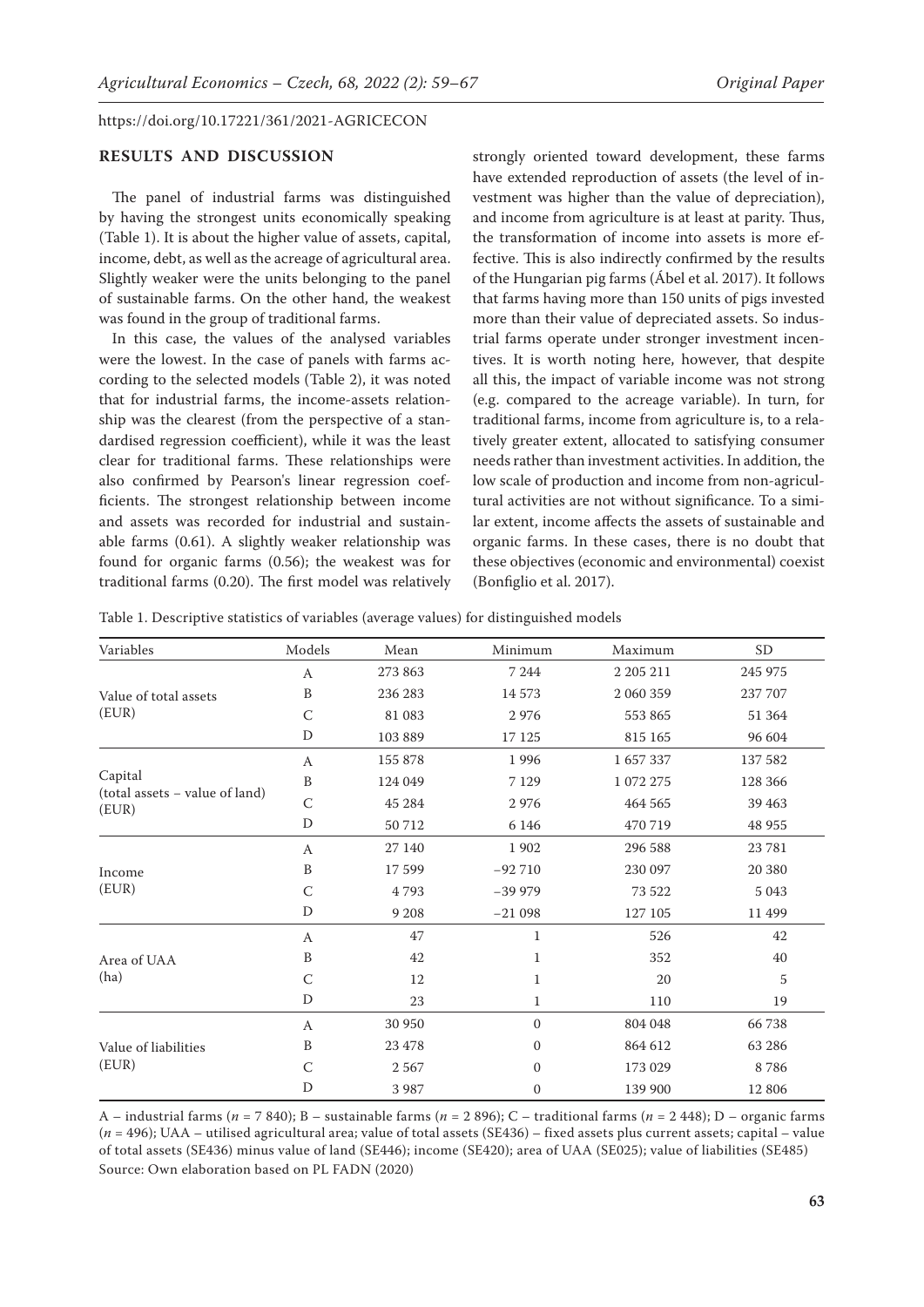|                                                             | Models                    |                           |                           |                           |  |  |
|-------------------------------------------------------------|---------------------------|---------------------------|---------------------------|---------------------------|--|--|
| Specification                                               | $\mathbf{A}$              | B                         | $\mathcal{C}$             | D                         |  |  |
| Dependent variable: lnAssets                                |                           |                           |                           |                           |  |  |
| Method of estimation                                        | <b>RE</b>                 | RE                        | RE                        | FE                        |  |  |
| Number of observations                                      | 7840                      | 2896                      | 2448                      | 496                       |  |  |
| Constant                                                    | 12.99***                  | $12.75***$                | $11.77***$                | $12.17***$                |  |  |
| Income<br>(coefficient after standardisation)               | $2.29e - 06***$<br>(0.29) | $1.28e-06***$<br>(0.13)   | $2.7e-06***$<br>(0.09)    | $2.52e - 06***$<br>(0.12) |  |  |
| Area of UAA (ha)<br>(coefficient after standardisation)     | $0.006***$<br>(0.36)      | $0.01***$<br>(0.43)       | $0.05***$<br>(0.42)       | $0.015***$<br>(0.38)      |  |  |
| Value of liabilities<br>(coefficient after standardisation) | $5.67e - 07***$<br>(0.20) | $5.06e - 07***$<br>(0.15) | $5.32e-06***$<br>(0.32)   | $3.88e - 06***$<br>(0.35) |  |  |
| Fit assessment and statistical tests                        |                           |                           |                           |                           |  |  |
| $R^2$ -overall                                              | 0.48                      | 0.54                      | 0.30                      | 0.40                      |  |  |
| P-value for Breusch-Pagan test                              | 0.002                     | < 0.001                   | < 0.001                   | < 0.001                   |  |  |
| P-value for Hausman test                                    | 0.35                      | 0.17                      | 0.88                      | < 0.001                   |  |  |
| P-value for Wald test                                       | < 0.001                   | < 0.001                   | < 0.001                   | < 0.001                   |  |  |
| Dependent variable: lnCapital                               |                           |                           |                           |                           |  |  |
| Method of estimation                                        | <b>LSM</b>                | RE                        | RE                        | <b>FE</b>                 |  |  |
| Constant                                                    | 12.45***                  | $12.16***$                | $11.14***$                | 11.49***                  |  |  |
| Income<br>(coefficient after standardisation)               | $3.1e-06***$<br>(0.38)    | $2.23e-06***$<br>(0.21)   | $6.78e-06***$<br>(0.19)   | $3.59e-06***$<br>(0.21)   |  |  |
| Area of UAA (ha)<br>(coefficient after standardisation)     | $0.004***$<br>(0.23)      | $0.009***$<br>(0.41)      | $0.043***$<br>(0.29)      | $0.01***$<br>(0.26)       |  |  |
| Value of liabilities<br>(coefficient after standardisation) | $5.82e-07***$<br>(0.20)   | $6.56e-07***$<br>(0.21)   | $7.07e - 06***$<br>(0.36) | $4.17 - 06***$<br>(0.35)  |  |  |
| Fit assessment and statistical tests                        |                           |                           |                           |                           |  |  |
| $R^2$ -overall                                              | 0.45                      | 0.50                      | 0.28                      | 0.37                      |  |  |
| P-value for Breusch-Pagan test                              | 0.14                      | < 0.001                   | < 0.001                   | < 0.001                   |  |  |
| P-value for Hausman test                                    | 0.27                      | 0.91                      | 0.49                      | < 0.001                   |  |  |
| P-value for Wald test                                       | < 0.001                   | < 0.001                   | < 0.001                   | < 0.001                   |  |  |

Table 2. Panel analysis due to distinguished models (Beck-Katz robust standard errors)

\*\*\*, \*\*, \**P* < 0.01, *P* < 0.05, *P* < 0.1, respectively; A – industrial farms; B – sustainable farms; C – traditional farms; D – organic farms; RE – random effects; FE – fixed effects; LSM – least squares method; UAA – utilised agricultural area; ln*Assets* – natural logarithm of the value of total assets (SE436) minus fixed assets plus current assets; ln*Capital* – natural logarithm of the value of capital [total assets (SE436) minus value of land (SE446)]; income (SE420); area of UAA (SE025); value of liabilities (SE485); when the variable was statistically significant ( $<$  0.05), then the coefficient values after standardisation are in bold

Source: Own elaboration based on PL FADN (2020)

The impact of the arable land area on the value of assets was clearer than for income (Table 2). This is related to area payments, which in the single area payment scheme (SAPS) in Poland are a function of UAA. In this way, there are potentially greater opportunities to discount benefits resulting from the intrinsic growth of the value of land, and thus of assets. A relatively strong impact on assets was observed in the case of debt. Debt in agriculture is not high compared to other sectors, especially in Europe, and the dominant source of assets creation is agricultural income. In this situation, a small increase in indebtedness may generate relatively high wealth effects (the importance of the base effect). As Kryszak et al. (2021) note on the basis of surveys of farms in regions of EU, farm managers should control the level of debt since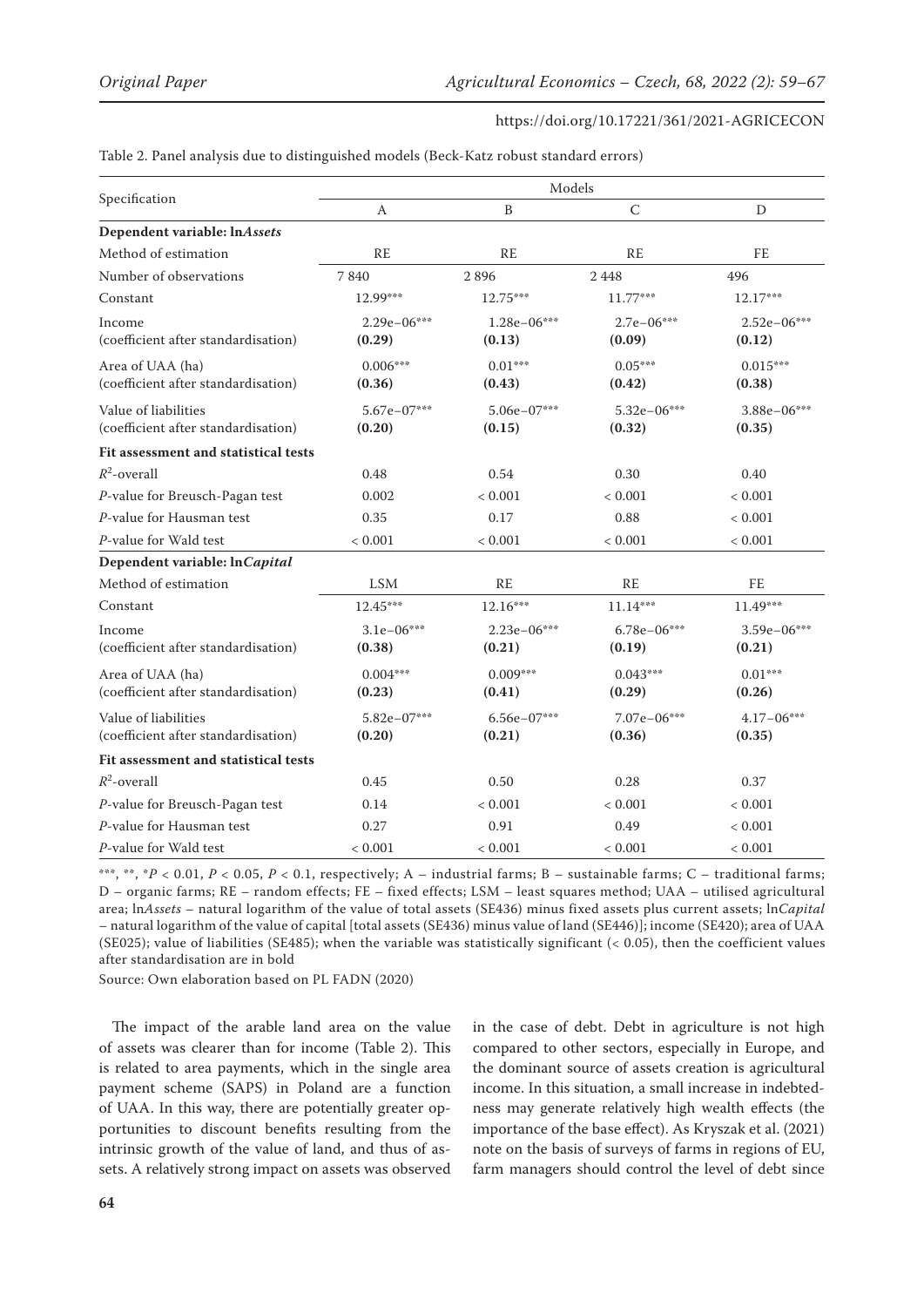the debt-to-assets ratio is a significant negative determinant of farm profitability in most of the groups of farms due to their size.

When the value of the capital was taken as the dependent variable, the examined relationships proved to be clearer (compared to the dependent variable for assets) for all examined groups from the perspective of the standardised regression coefficient (Table 2). The values of Pearson's linear correlation coefficients between income and capital proved statistically significant and were 0.66 for the industrial farm group, 0.62 for organic farms, 0.60 for sustainable farms, and 0.25 for traditional farms. So the relationship between income and assets was weakened by land value. This is related to the intrinsic growth in agricultural land prices and is a consequence of the capitalisation of subsidies, the valorisation of additional land amenities, the very nature of land market functioning (a small supply and few transactions), or institutional constraints in land trade favouring price increases (Nijhum et al. 2021). Therefore, there is a risk of a wealth effect, which can lead to a misallocation of resources. The increasing value of agricultural producers' assets can change their views regarding risk (as can the capitalisation of subsidies in the price of agricultural land). Being convinced of the rising value of their farm's assets, they make riskier decisions (Roche and Mcquinn 2004). As reported Olagunju et al. (2020) direct payments exert a 'wealth effect' on the agricultural production process by encouraging farmers to engage in 'riskier' production activities.

For analysed models, the relationships between income and assets were also clearest for the group of industrial farms, then for sustainable and organic farms, and the least clear for traditional farms. The obtained results are indirectly confirmed by the research of Hampl (2020) conducted on farms in the Czech Republic. It shows that conventional farmers have a better ability to use the assets efficiently to generate profit or sales in relation to organic farms. This may be a consequence, besides cost issues, of the additional functions that organic farms perform in environmental as well as social aspects. In turn, Haagsma and Koning (2005) indicate that increased integration of farmers into non- -farming societies can diminish the income problem. This is particularly relevant for the group of traditional farms, where agricultural income is particularly low (Table 1). In consequence analysed processes, the value of assets increases faster than income. Part of this additional increase in assets does not generate income, because the intrinsic growth in the value of the land itself

does not translate into increased income. Farmers are becoming wealthier in terms of assets, but this is not reflected in their income. This is also related to the decreasing marginal profitability of their capital and the need to meet environmental and animal welfare standards (higher value of non-productive assets).

The diminishing impact of the productivity of fixed assets on output in Polish agriculture was confirmed by Zwolak (2008). At this point, the question of whether the increase in the value of agricultural land can have a positive effect on income may arise. It may be assumed that the income will come from the sale of higher-value assets (land). However, in the situation when land prices, in the long run, increase faster than other assets on the market or productivity in agriculture, such action would be irrational. It should be noted, however, that the intrinsic growth in the value of assets increases the availability of credit for farmers by securing loans with their agricultural land. Furthermore, in a situation of rising agricultural land prices, its purchases can affect the growth of the relative age of tangible fixed assets, especially the obsolescence of buildings that are not sufficiently modernised by farms (Zdeněk and Lososová 2020). At the same time, according to the study by Calus et al. (2008) on the example of Belgian farms, lower value of total assets of the farm often result in farm discontinuation. So the group of traditional farms faces problems not only of low income but also of survival and succession. The above-mentioned processes were also confirmed in the author's research in a group of farms from EU countries. They show that the relationship between income and assets is more clear in the new EU member states, but at the same time, it is weakening. It is related to the non-productive functions of agriculture, additional land uses, capitalisation of subsidies in the price of agricultural land.

## **CONCLUSION**

The agricultural holdings operating under the industrial model had relatively clear relationships between income and assets, the clearest among the four models. This is due to the high investment pressure associated with the need to reproduce assets. For sustainable farms, these relationships were not so clear and were characterised by a relatively strong impact from acreage. This was associated with a higher land intensity for production in these units. In the case of organic farms, these relationships were similar. In turn, the least clear relationships were found for traditional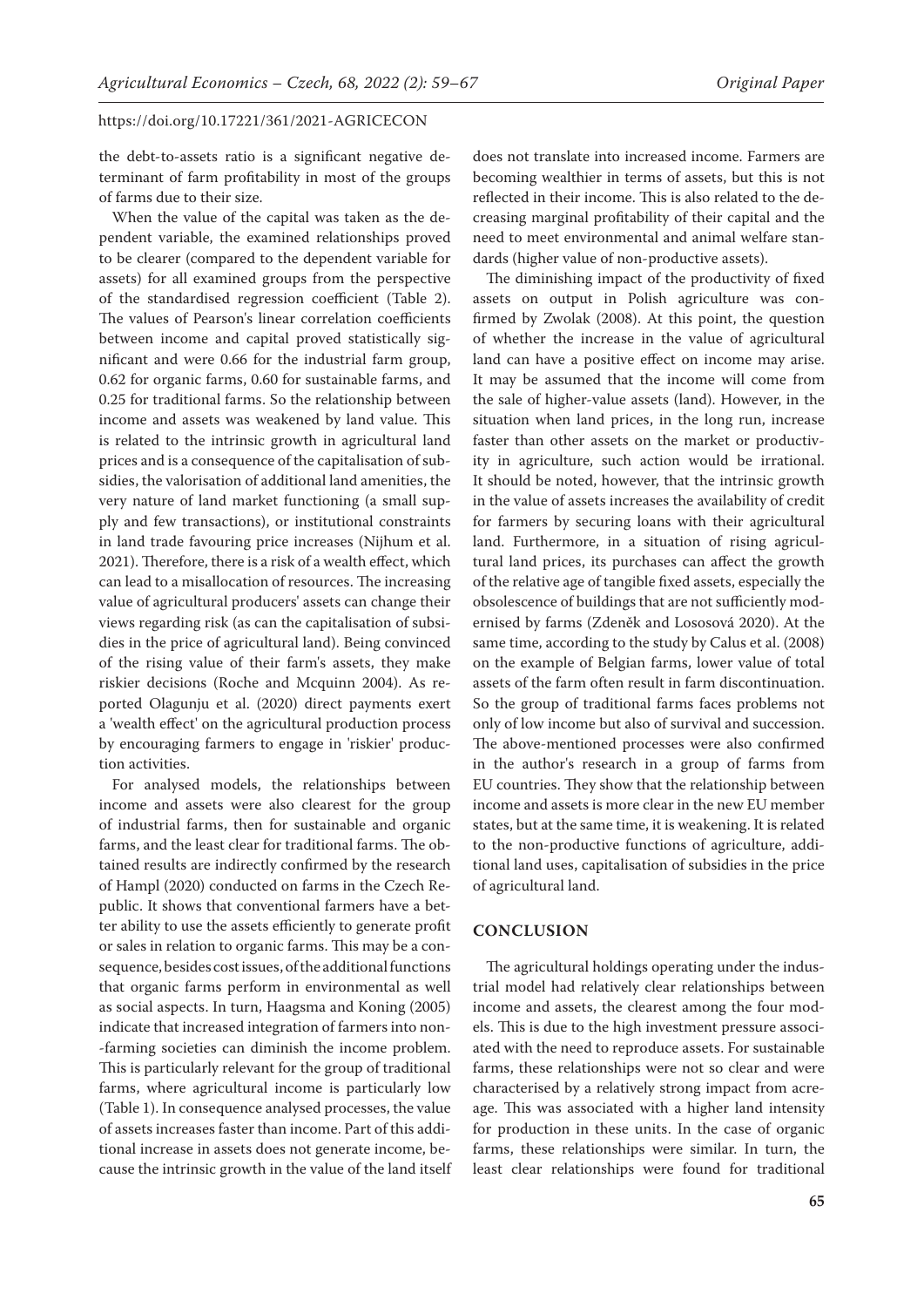farms. The small scale of production, low investment activity, the domination of narrow reproduction, and low income determined such a state of affairs. Thus, the results of the study confirm the hypothesis that the clearest income-assets relationship exists for industrial farms and the weakest for traditional farms. There are differences in the development mechanisms of farms due to the different functioning models. This is one reason for diversifying the CAP support instruments to account for these differentiations.

The weaker relationship between income and assets contributes to a disconnect between resource productivity and land price values. Therefore, measures that support shortening the food supply chain and the non- -agricultural development of rural areas to create opportunities for diversifying farm family income, and thus limiting the economic effects of declining marginal effects in the functioning of farms are important.

In light of the results, the CAP instruments should take into account the role played by the various farm models. This should be increasing the degressivity of decoupled payments depending on the UAA. The last measure would limit the capitalisation of land value subsidies and thus increase the link between income and assets. In turn, farms implementing above- -standard environmental or animal welfare measures (organic and sustainable farms) should be provided with higher levels of payments to compensate for a decrease in income as a consequence of higher costs. However, these payments should be considered a form of payment to agricultural producers for providing public goods related to shaping the environment. Further research in this area could be developed in the context of identifying the wealth effect and taking into account the social context of farms' functioning.

# **REFERENCES**

- Ábel I., Hegedűsné Baranyai N., Bánhegyi G. (2017): Analysis of the asset position of the Hungarian pig farming sector based on the data of the Farm Accountancy Data Network (FADN). Journal of Central European Agriculture, 18: 245–259.
- Bogoviz A.V. (2020): The Challenge of Sustainability in Agricultural Systems. Cham, Switzerland, Springer: 1058.
- Bonfiglio A., Arzeni A., Bodini A. (2017): Assessing eco- -efficiency of arable farms in rural areas. Agricultural Systems, 151: 114–125.
- Calus M., Van Huylenbroeck G., Van Lierde D. (2008): The relationship between farm succession and farm assets on Belgian farms. Sociologia Ruralis, 48: 38–56.

#### https://doi.org/10.17221/361/2021-AGRICECON

- Ciaian P., Kancs D.A., Espinosa M. (2017): The impact of the 2013 CAP reform on the decoupled payments' capitalisation into land values. Journal of Agricultural Economics, 69: 306–337.
- Czajanow A. (1966): The Theory of Peasant Economy. Manchester, United Kingdom, University Press: 386.
- Czyżewski B., Kułyk P., Kryszak Ł. (2019): Drivers for farmland value revisited: Adapting the returns discount model (RDM) to the sustainable paradigm. Ekonomska Istraživanja – Economic Research, 32: 2080–2098.
- Daly H., Farley J. (2004): Ecological Economics: Principles and Applications. Washington, US, Island Press: 484.
- Dixit A., Pindyck R.S. (1994). Investment under Uncertainty. Princeton, US, Princeton University Press: 488.
- El-Osta H.S., Mishra A.K., Morehart M.J. (2007): Determinants of economic well-being among U.S. farm operator households. Agricultural Economics, 36: 291–304.
- Gale H.F. (1994): Longitudinal analysis of farm size over the farmer's life cycle. Review of Agricultural Economics, 16: 113–123.
- Haan C. (2002): Statistical Methods in Hydrology. Ames, US, Iowa State University Press: 378.
- Hampl F. (2020): A statistical analysis of the financial performance of organic and conventional farms in the Czech Republic with respect to their size. Agricultural Economics – Czech, 66: 1–9.
- Haley S. (1991): Capital accumulation and the growth of aggregate agricultural production. Agricultural Economics, 6: 129–157.
- Hickel J. (2019): The contradiction of the sustainable development goals: Growth *versus* ecology on a finite planet. Sustainable Development, 27: 873–884.
- Hill B. (2000): Farm Incomes, Wealth and Agricultural Policy. Farnham, United Kingdom, Ashgate Publishing: 392.
- Jensen F., Pope R. (2004): Agricultural precautionary wealth. Journal of Agricultural and Resource Economics, 29: 17–30.
- Kryszak Ł., Guth M., Czyżewski B. (2021): Determinants of farm profitability in the EU regions. Does farm size matter? Agricultural Economics – Czech, 67: 90–100.
- Makinen H., Lahtinen L., Ylätalo M., Vehkamäki J. (2009): Measuring the success of Finnish family farms. Acta Agriculturae Scandinavica, Section C – Food Economics, 6: 185–196.
- Nijhum F., Westbrook C., Noble B., Belcher K., Lloyd-Smith P. (2021): Evaluation of alternative land-use scenarios using an ecosystem services-based strategic environmental assessment approach. Land Use Policy, 108: 1–15.
- Olagunju K.O., Patton M., Feng S. (2020): Estimating the impact of decoupled payments on farm production in Northern Ireland: An instrumental variable fixed effect approach. Sustainability, 12: 1–17.